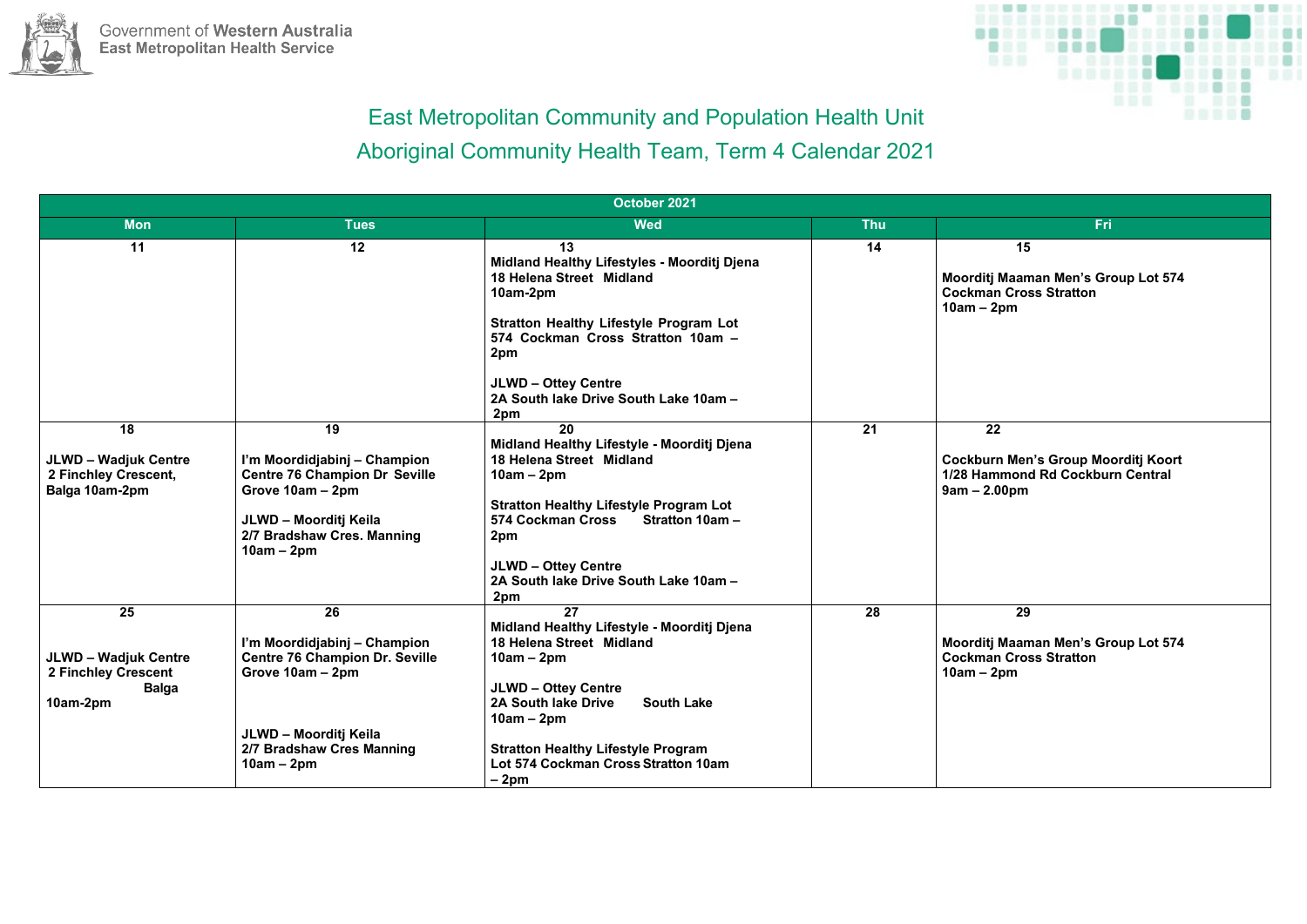#### **Cockburn Men's Group Moorditj Koort 1/28 Hammond Rd Cockburn Central 9am – 2.00pm**

#### **Moorditj Maaman Men's Group Lot 574 Cockman Cross Stratton 10am – 2pm**

| November 2021                                            |                                                                                          |                                                                       |            |                                      |  |  |
|----------------------------------------------------------|------------------------------------------------------------------------------------------|-----------------------------------------------------------------------|------------|--------------------------------------|--|--|
| <b>Mon</b>                                               | <b>Tues</b>                                                                              | <b>Wed</b>                                                            | <b>Thu</b> | <b>Fri</b>                           |  |  |
| <b>JLWD - Wadjuk Centre</b><br>2 Finchley Crescent Balga | I'm Moordidjabinj - Champion Centre<br><b>76 Champion Dr Seville</b><br>Grove 10am - 2pm | 3<br>No groups                                                        |            | 5<br>Cockburn Mer                    |  |  |
| 10am-2pm                                                 | JLWD - Moorditj Keila<br>2/7 Bradshaw Crescent<br><b>Manning 10am-2pm</b>                |                                                                       |            | <b>Moorditj Koor</b><br>Cockburn Cer |  |  |
| 8                                                        | 9                                                                                        | 10                                                                    | 111        | 12                                   |  |  |
|                                                          | I'm Moordidjabinj – Champion<br><b>Centre 76 Champion Dr Seville</b>                     | <b>Midland Healthy Lifestyle -</b><br>Moorditj Djena 18 Helena Street |            |                                      |  |  |
| <b>JLWD - Wadjuk Centre</b>                              | Grove 10am - 2pm                                                                         | <b>Midland</b>                                                        |            |                                      |  |  |
| 2 Finchley Crescent Balga                                |                                                                                          | $10am - 2pm$                                                          |            |                                      |  |  |
| 10am-2pm                                                 |                                                                                          |                                                                       |            | <b>Moorditj Maa</b>                  |  |  |
|                                                          | JLWD - Moorditj Keila                                                                    | <b>JLWD - Ottey Centre</b>                                            |            | Lot 574 Cock                         |  |  |
|                                                          | 2/7 Bradshaw Crescent                                                                    | 2A South lake Drive South<br>Lake $10am - 2pm$                        |            | $10am - 2pm$                         |  |  |
|                                                          | <b>Manning 10am-2pm</b>                                                                  |                                                                       |            |                                      |  |  |
|                                                          |                                                                                          | <b>Stratton Healthy Lifestyle</b>                                     |            |                                      |  |  |
|                                                          |                                                                                          | <b>Program Lot 574 Cockman</b>                                        |            |                                      |  |  |
|                                                          |                                                                                          | CrossStratton 10am - 2pm                                              |            |                                      |  |  |
| 15                                                       | 16                                                                                       | 17                                                                    | 18         | 19                                   |  |  |
| <b>JLWD - Wadjuk Centre</b>                              | I'm Moordidjabinj – Champion                                                             | <b>Midland Healthy Lifestyle -</b><br>Moorditj Djena 18 Helena Street |            | <b>Cockburn Me</b>                   |  |  |
| 2 Finchley Crescent Balga                                | <b>Centre 76 Champion Dr Seville</b>                                                     | <b>Midland</b>                                                        |            | 1/28 Hammor                          |  |  |
| 10am-2pm                                                 | Grove 10am - 2pm                                                                         | $10am - 2pm$                                                          |            | $9am - 2.00pr$                       |  |  |
|                                                          |                                                                                          |                                                                       |            |                                      |  |  |
|                                                          | JLWD - Moorditj Keila<br>2/7 Bradshaw Crescent                                           | <b>JLWD - Ottey Centre</b><br>2A South lake Drive South               |            |                                      |  |  |
|                                                          | <b>Manning 10am-2pm</b>                                                                  | Lake $10am - 2pm$                                                     |            |                                      |  |  |
|                                                          |                                                                                          | <b>Stratton Healthy Lifestyle Program</b>                             |            |                                      |  |  |
|                                                          |                                                                                          | <b>Lot 574 Cockman Cross</b>                                          |            |                                      |  |  |
|                                                          |                                                                                          | <b>Stratton</b>                                                       |            |                                      |  |  |
| 22                                                       | 23                                                                                       | $10am - 2pm$<br>24                                                    | 25         | 26                                   |  |  |
|                                                          |                                                                                          | <b>Midland Healthy Lifestyle -Moorditj</b>                            |            |                                      |  |  |
| <b>JLWD - Wadjuk Centre</b>                              | I'm Moordidjabinj – Champion                                                             | Djena 18 Helena Street Midland                                        |            |                                      |  |  |
| 2 Finchley Crescent Balga                                | <b>Centre 76 Champion Dr Seville</b>                                                     | $10am - 2pm$                                                          |            | <b>Moorditj Maa</b>                  |  |  |
| 10am-2pm                                                 | Grove 10am - 2pm                                                                         |                                                                       |            | <b>Cross Stratto</b>                 |  |  |
|                                                          | JLWD - Moorditj Keila                                                                    | <b>JLWD - Ottey Centre</b><br>2A South lake Drive South               |            | $10am - 2pm$                         |  |  |
|                                                          | 2/7 Bradshaw Crescent                                                                    | Lake $10am - 2pm$                                                     |            |                                      |  |  |
|                                                          | <b>Manning 10am-2pm</b>                                                                  |                                                                       |            |                                      |  |  |
|                                                          |                                                                                          | <b>Stratton Healthy Lifestyle</b>                                     |            |                                      |  |  |
|                                                          |                                                                                          | <b>Program Lot 574 Cockman</b>                                        |            |                                      |  |  |
|                                                          |                                                                                          | Cross Stratton 10am - 2pm                                             |            |                                      |  |  |

**Cockburn Men's Group Moorditj Koort 1/28 Hammond Rd Cockburn Central 9am – 2.00pm**

**Moorditj Maaman Men's Group Lot 574 Cockman Cross Stratton 10am – 2pm**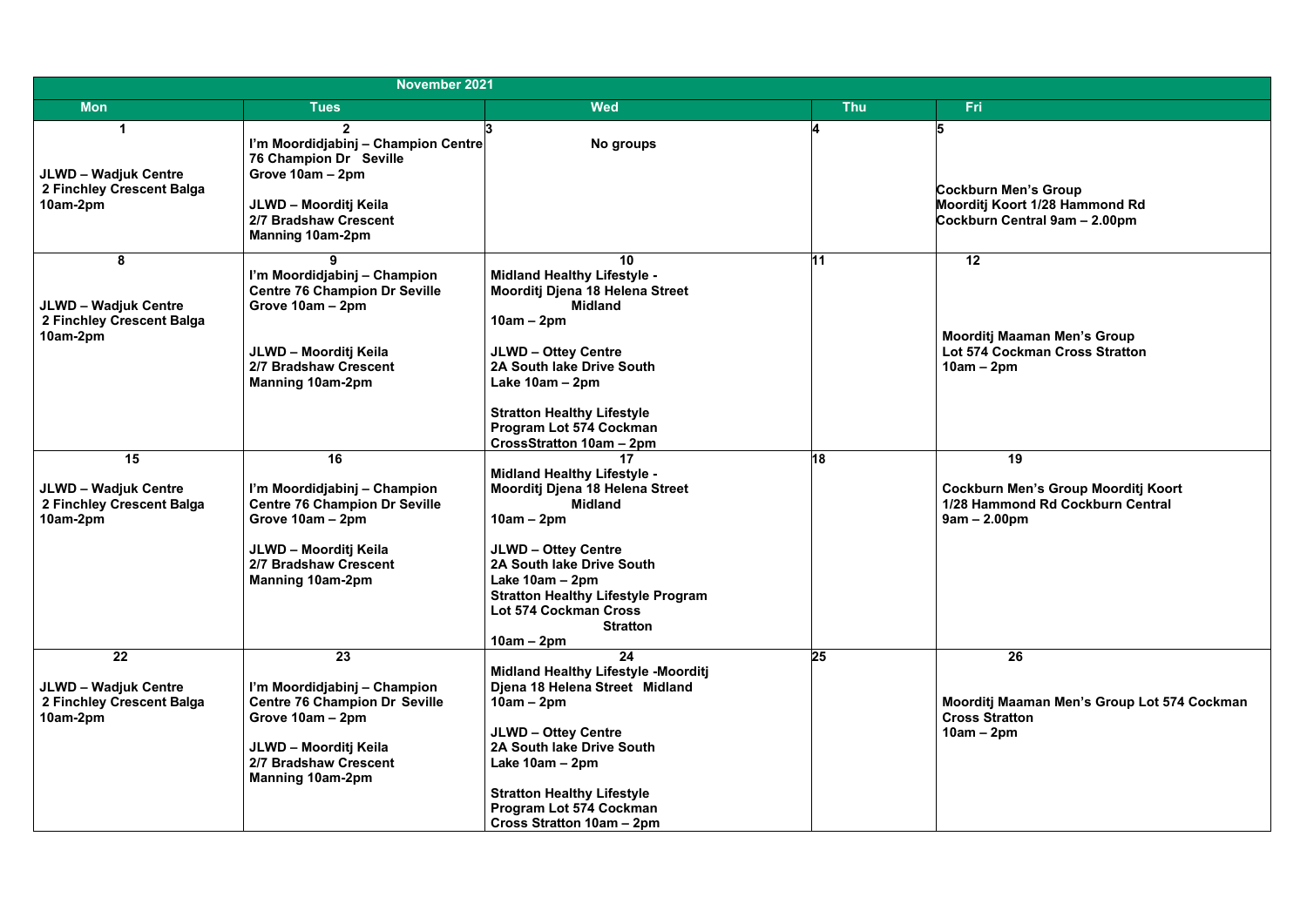| <b>November/December 2021</b>                                               |                                                                                                                                                                       |                                                                                                                                                                                      |                |                                                                                                                  |  |  |  |  |
|-----------------------------------------------------------------------------|-----------------------------------------------------------------------------------------------------------------------------------------------------------------------|--------------------------------------------------------------------------------------------------------------------------------------------------------------------------------------|----------------|------------------------------------------------------------------------------------------------------------------|--|--|--|--|
| <b>Mon</b>                                                                  | <b>Tues</b>                                                                                                                                                           | <b>Wed</b>                                                                                                                                                                           | <b>Thu</b>     | <b>Fri</b>                                                                                                       |  |  |  |  |
| 29<br><b>JLWD - Wadjuk Centre</b><br>2 Finchley Crescent Balga<br>10am-2pm  | 30<br>I'm Moordidjabinj - Champion<br><b>Centre 76 Champion Dr Seville</b><br>Grove 10am - 2pm<br>JLWD - Moorditj Keila<br>2/7 Bradshaw Crescent Manning<br>10am-2pm  | 1 December<br><b>JLWD - Ottey Centre</b><br>2A South lake Drive South<br>Lake $10am - 2pm$<br><b>Stratton Healthy Lifestyle Program Lot 574</b><br>Cockman Cross Stratton 10am - 2pm | $\overline{2}$ | $\mathbf{3}$<br><b>Cockburn Men's Group Moorditj Koort</b><br>1/28 Hammond Rd Cockburn Central<br>$9am - 2.00pm$ |  |  |  |  |
| <b>JLWD - Wadjuk Centre</b><br><b>2 Finchley Crescent</b><br>Balga 10am-2pm | I'm Moordidjabinj – Champion<br><b>Centre 76 Champion Dr Seville</b><br>Grove 10am - 2pm<br>JLWD - Moorditj Keila<br>2/7 Bradshaw Crescent<br><b>Manning 10am-2pm</b> | <b>JLWD - Ottey Centre</b><br>2A South lake Drive South<br>Lake $10am - 2pm$<br><b>Stratton Healthy Lifestyle Program Lot 574</b><br>Cockman Cross Stratton 10am - 2pm               | 9              | 10<br>Moorditj Maaman Men's Group Lot 574 Cockman<br><b>Cross Stratton</b><br>$10am - 2pm$                       |  |  |  |  |
| 13                                                                          | I'm Moordidjabinj - Champion<br><b>Centre 76 Champion Dr Seville</b><br>Grove 10am - 2pm<br>JLWD - Moorditj Keila<br>2/7 Bradshaw Crescent<br><b>Manning 10am-2pm</b> | 22<br><b>JLWD - Ottey Centre</b><br>2A South lake Drive South<br>Lake $10am - 2pm$<br><b>Stratton Healthy Lifestyle Program Lot 574</b><br>Cockman Cross Stratton 10am - 2pm         | 23             | 24<br><b>LAST DAY OF TERM 4</b>                                                                                  |  |  |  |  |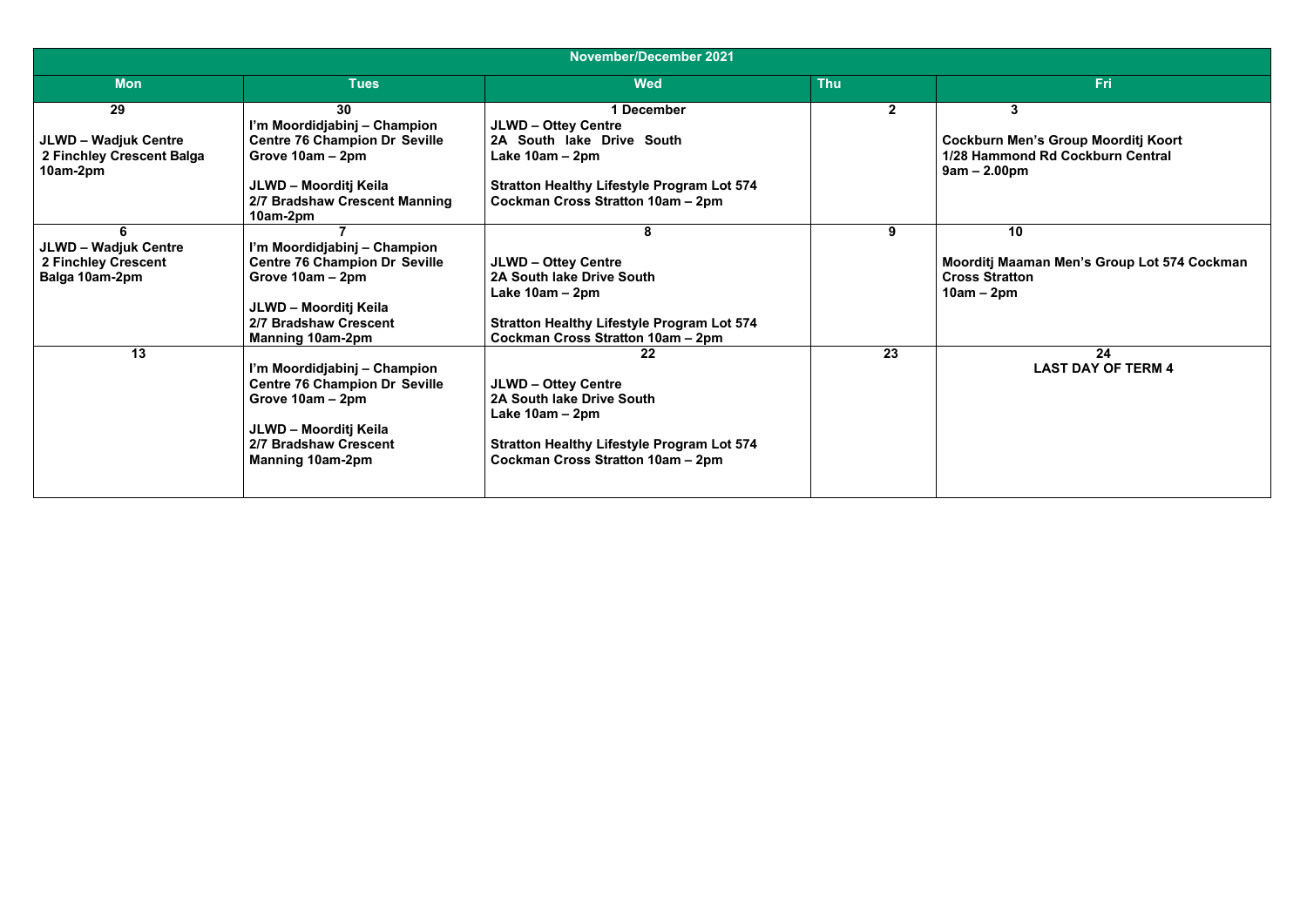## **Program Outline:**

Journey of Living with Diabetes: delivers culturally appropriate diabetes prevention, education and self-management skills. The aim is to increase health literacy to empower participants to take control of their own health. Lunch is provided*. Contact: Delma Balchin 9416 3107 or Doreen Turvey 9416 3110*

I'm Moordidjabinj – Becoming Stronger: is a healthy lifestyle, nutritional education program designed to help community members change unhealthy lifestyles, improve fitness and make healthy food choices. The program includes exercise, education and cooking sessions. *Contact: Ursula Swan 0481 909 703 or 9224 3778*

Healthy Lifestyle Program - nutritional education program designed to help community members make better choices in their lifestyle in regard to improving fitness and make healthier food choices. The program includes exercise, education and cooking sessions.*Contact: Ursula Swan 0481 909 703 or 9224 3778*

Cockburn Men's Group - Males Yarning Group: is a male specific group which meets at Moorditj Koort Cockburn fortnightly to discuss health issues, spiritual, emotional and physical wellbeing of participants. Activities are organised for the group and individual health checks are completed. Lunch is supplied.

Kworpading Koort – Healthy Heart: meets at the Ottey Centre, South Lake each Wednesday, health education sessions are organised, with other visiting health services providing information for participants. Lunch is prepared by the group. *Contact: Doreen Turvey 9416 3110*

General enquires or referrals concerning all of our programs please email: [EMHS.HealthyLifeStylePrograms@health.wa.gov.au](mailto:EMHS.HealthyLifeStylePrograms@health.wa.gov.au)